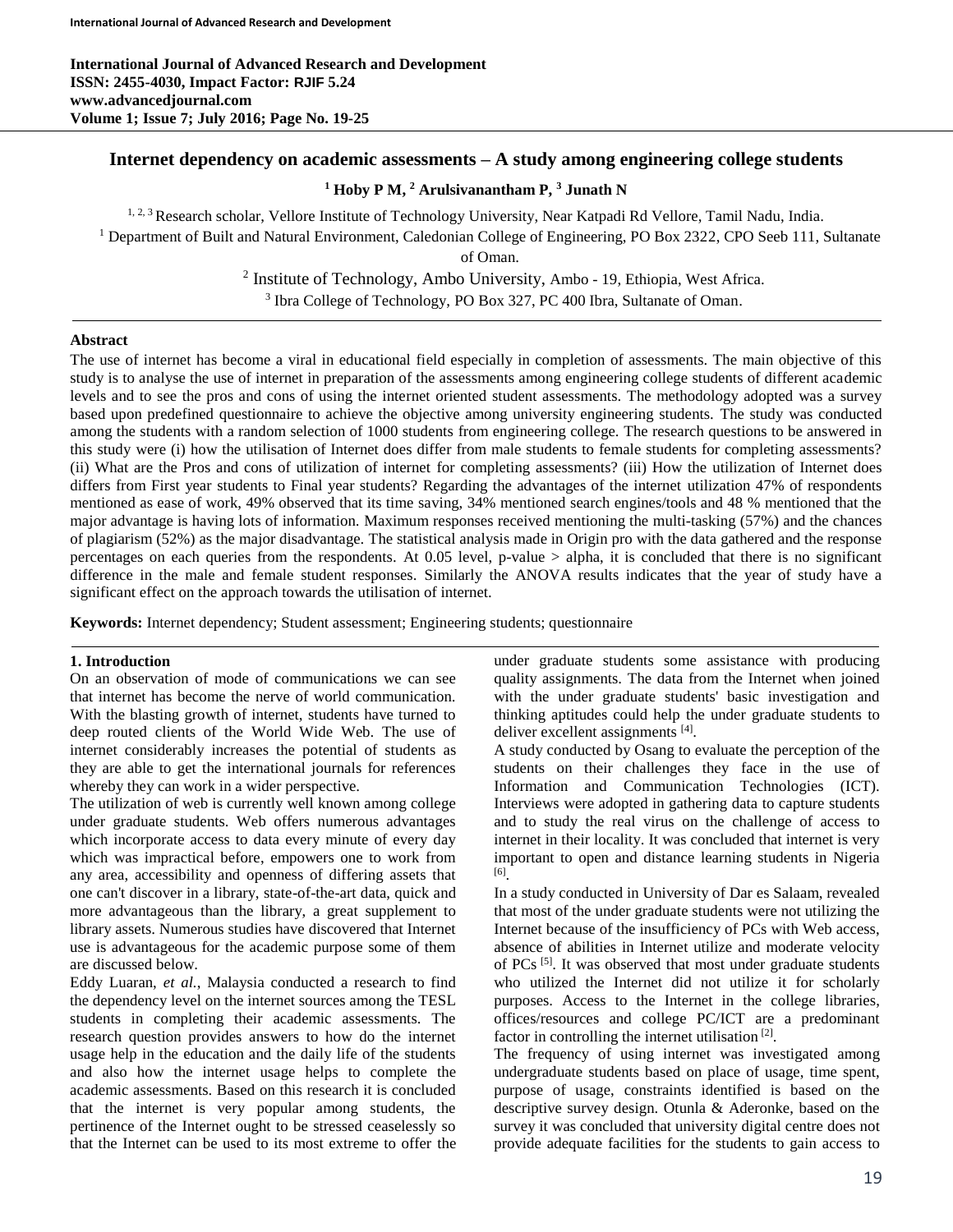internet.[7] On the off chance that there are sufficient offices on grounds, it will deal with a percentage of the requirements recognized by the respondents and college under graduate students will have more access to the web.

A similar study with the preference of place and time for accessing internet a lot of questionnaire was distributed comprising of various questions relating to internet access.[3] It was clear that the younger generation has accepted the internet as a means for accessing to the relevant information for academic and research work. It concluded that internet plays a key role in day today life of students. It was concluded in a study done using SPSS software package that students are making use of the internet for cause related reading and research need and only one fourth of students use it for entertainment purposes.<sup>[1]</sup>

Now days for the students, all data are on a single click away and hence the web crawling students can access the large number of pages in a simple and free mode. It is evident that the students are inclined towards the internet than to the customary means of references like books and archives. The present study is an endeavor to examine the utilisation of Internet use among engineering college students. The main objective of this study can be listed as follows

- To analyse the frequency of internet use for the education purpose
- To analyse the difference in the approach among male and female students of different year of study
- To identify the pros and cons of using the internet oriented student assessments.

The questionnaire survey conducted based upon predefined questions to achieve the objectives. The study conducted among the students with a random selection of 1000 students from engineering colleges.

The research questions to be answered in this study were:

(i) How the utilisation of Internet does differ from male students to female students for completing assessments?

(ii) What are the Pros and cons of utilization of internet for completing assessments?

(iii) How the utilisation of Internet does differs from First year students to Final year students?

### **2. Materials and methods**

After going through the literature and understanding the current requirement it is intended to collect the required information through a structured questionnaire. The study conducted to answer the given research questions as mentioned in the introduction part.

### **2.1 Construction of Questionnaire**

The questions were designed collect the information about the utilisation frequency of internet use and the primary purpose of it among students. The questions were also included to identify the major source of references for completing the assessment and if its internet then what is the favorite search engines of the students. Some open ended questions were also included to identify the pros and cons of the use of internet for completing the assessment. The questionnaire survey conducted based upon predefined

questions to achieve the objectives, for which following parameters are identified.

- Gender
- Academic level of students
- Frequency of use.
- Educational purpose of internet browsing
- Search engines used
- Pros and cons of internet based assessment

With the draft questionnaire, the researcher conducted a pilot sample survey to only 100 respondents for finding the effectiveness of questions. After receiving the feedback from the respondents, the questionnaire is fine tuned to get the correct responses from the target community. It is observed in the pilot study that there are possibilities of skipping of the questions, incomplete survey and some ambiguity in responses. Anticipating this it is decided to increase the number of requests to make sure finally the sampling size shall be large enough to proceed with the conclusion.

## **2.2 Conducting Survey**

The study was conducted among the engineering college students with a random selection of 1000 students from the engineering college students. The study was spread from first year to final year students to understand the difference in the approach towards the assessment.

The study conducted in different engineering colleges in Oman with the help of an online survey. The web link for the structured questionnaire was send to the selected community of 1000 respondents in such a way that it covers from all the four academic levels of an undergraduate study. The target groups were chosen from different colleges and directly send the link to their e mails.

Among the 1000 requests send for the information, responses received from 780 respondents. Out of these 120 responses were ignored due to the ambiguity in responses, partially completed or unattended questions. Finally altogether it is found that 660 responses are effective for the analysis. The findings of this study are discussed in a descriptive analysis in the next section.

## **3. Results & Discussion**

The feedback received from the questionnaire was consolidated and analysed based on the gender and the year

of the study. All the 660 respondents are categorized as

shown in the **[Table 1](#page-1-0)**. Among the respondents 52% were female and 48% were male candidates. In the male category maximum respondents were from third year whereas from the female category it was from final year as demonstrated in

**[Fig 1](#page-2-0)**.

**Table 1:** Academic level wise distribution of respondents

<span id="page-1-0"></span>

|        |            | First | <b>Second</b> | <b>Third</b> | Final | Grand        |
|--------|------------|-------|---------------|--------------|-------|--------------|
|        |            | vear  | vear          | vear         | vear  | <b>Total</b> |
| Male   | Frequency  | 68    | 43            | 122          | 81    | 314          |
|        | Percentage | 21%   | 14%           | 39%          | 26%   | 48%          |
| Female | Frequency  | 52    | 62            | 93           | 139   | 346          |
|        | Percentage | 15%   | 18%           | 27%          | 40%   | 52%          |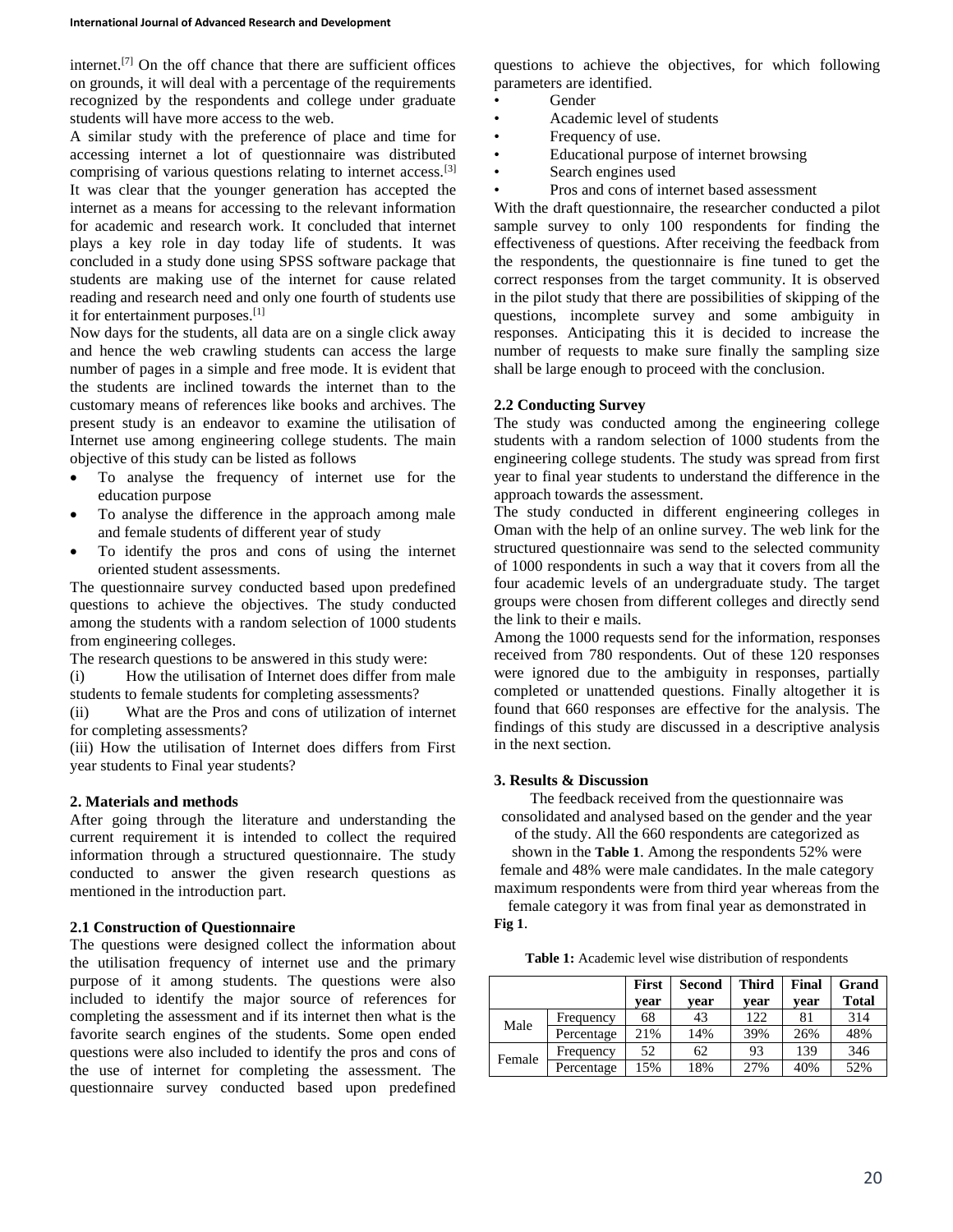



# <span id="page-2-0"></span>**3.1 Frequency of internet browsing for education purpose**

The distribution by gender for the frequency of internet browsing is shown in

**[Table 2](#page-2-1)**. In total 63% of the respondents utilizes the internet browsing for education purpose. One fourth of the respondents were utilising internet weekly or twice in a week. Very few respondents were there who were browsing the internet for education purpose rarely or monthly. It is observed from the Pie diagram shown in **[Fig 2](#page-2-2)** that the <span id="page-2-1"></span>frequency of internet browsing is almost same in male and female students.

| Table 2: Frequency of internet browsing |  |
|-----------------------------------------|--|
|                                         |  |

|              | Female | Male | <b>Grand Total</b> |
|--------------|--------|------|--------------------|
| Daily        | 64%    | 63%  | 63%                |
| Twice a Week | 20%    | 13%  | 17%                |
| Weekly       | 7%     | 9%   | 8%                 |
| Monthly      | 7%     | 11%  | 9%                 |
| Rarely       | 2%     | 4%   | 3%                 |



**Fig 2:** Distribution by gender of frequency of internet browsing

<span id="page-2-2"></span>Referring to the **[Fig 3](#page-3-0)** it is clear that the level 4 / Final year students are making the maximum utilisation of the internet for education purpose daily and none of them are in the category of rarely utilising or monthly utilising. The internet utilisation for educational purpose is increasing proportionate to the academic level of the students. This may be because of

the final year projects and more open ended assignments in the final year and the third year. Whereas it is visible that some of the first year students are coming under the category of rare utilisation of internet for their study purpose. The major cause o this can be the problem with awareness and lack of seriousness.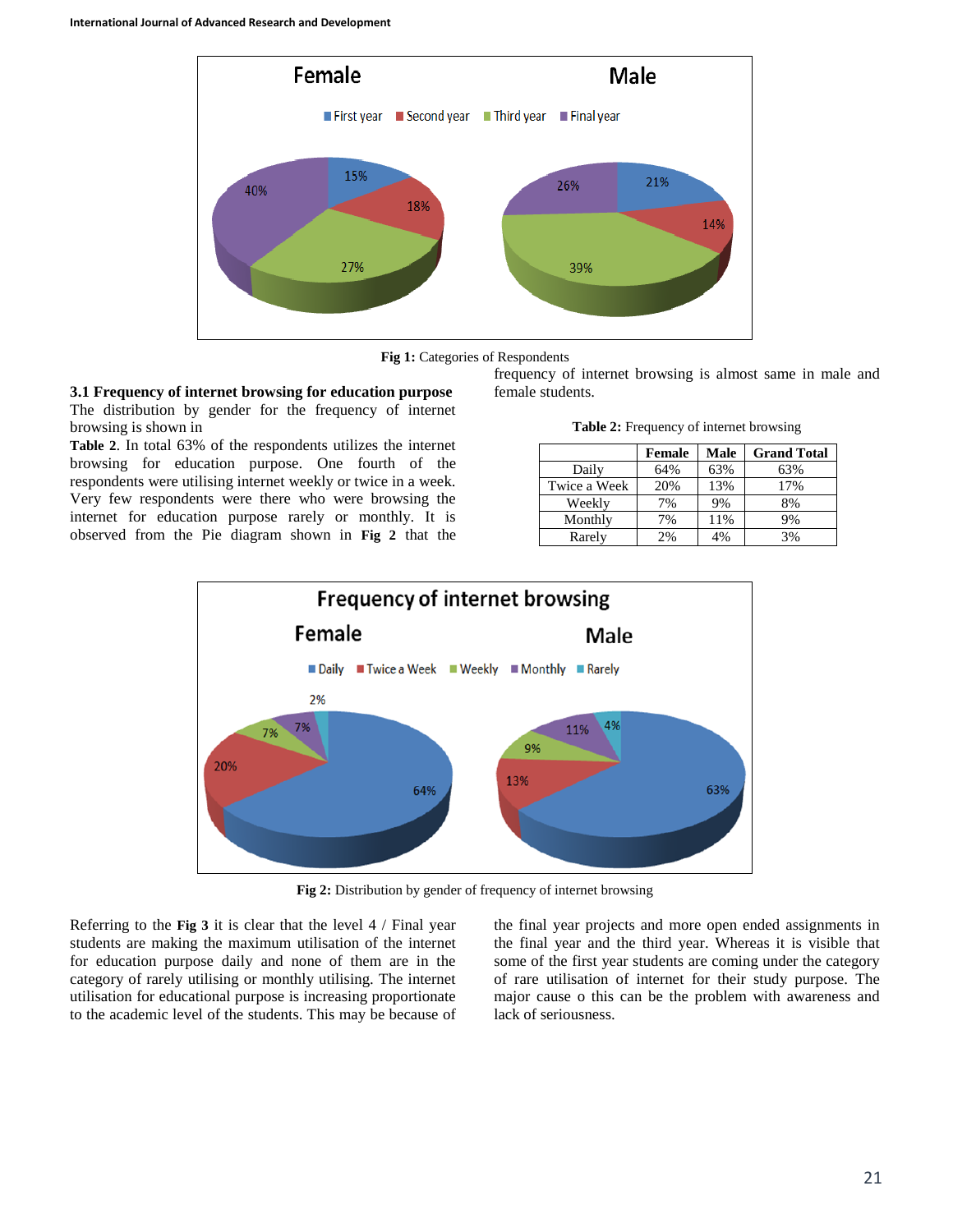

**Fig 3:** Distribution by year for frequency of internet browsing

## <span id="page-3-0"></span>**3.2 Primary use of internet for education purpose**

The objective of the question is to analyse how the primary use of internet for education purpose varies within each group of students. It is observed from the pie chart shown in [Fig](#page-3-1) **4** that the male respondents are maximum utilising the internet for study purpose whereas the female respondents utilizes in their projects and preparing the class assessments. Altogether around 50% of the students are utilising the internet for their project work or in the preparations of the assignments. This is almost same in the female and male respondents.



**Fig 4:** Distribution by gender of primary internet use for education purpose

<span id="page-3-1"></span>In the survey it is observed that 83% of the respondents were saying yes to the internet oriented assessments in the curriculum. In the analysis based on the year of study of the respondents it is observed that the fourth year respondents are considering the research projects as the primary purpose of

the study and the first year students are using internet for the downloading study materials and the electronic library references. This indicates that priorities and the purposes of the internet utilisation varies depends upon the year of study. The variations are clearly shown in **[Fig 5](#page-4-0)**.

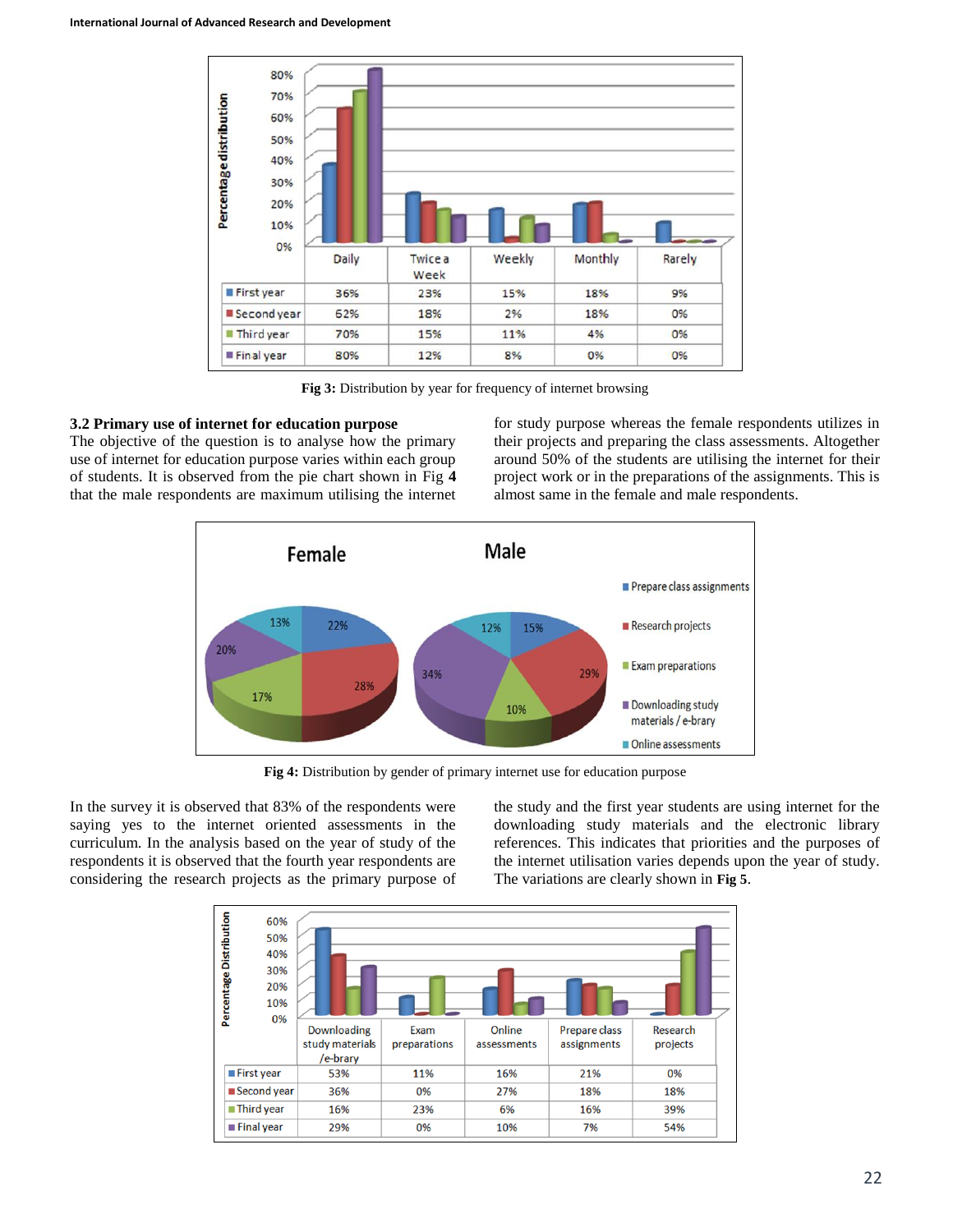#### <span id="page-4-0"></span>**3.3 Tools used for the internet assistance**

The tools used for the internet assistance changes as the uses changes. In the higher levels mainly they are focusing to Technical publications, whereas in the first year mostly utilising the Wikipedia information and Google. The variations are demonstrated in the bar chart shown in Figure 4 6. It is also observed that the in first and second year of study the respondents are not referring to any technical publications. This trend is changing once they are in third and fourth year. The major sources of references you often using for completing assignments are mentioned as internet, lecture notes and text/library books. In this also Final year students are utilising the e-book references and library books. The lower level respondents are mostly dependent on lecture notes and internet.



**Fig 6:** Tools used for the internet assistance

<span id="page-4-1"></span>**3.4 The Pros and Cons of utilising internet in assessments.**  The study also collected the responses on the advantages and disadvantages of the internet utilisation in academic assessments. The responses indicate different advantages of using internet. Regarding the advantages of the internet utilisation 47% of respondents mentioned as ease of work, 49% observed that its time saving, 34% mentioned search engines/tools and 48 % mentioned that the major advantage is having lots of information as shown in **[Table 3](#page-4-1)**.

| <b>Advantages</b>            | $%$ responses | <b>Disadvantages</b>       | $%$ responses |
|------------------------------|---------------|----------------------------|---------------|
| Ease of work                 | 47%           | Chances of plagiarism      | 52%           |
| Time Saving                  | 49%           | Distraction                | 29%           |
| <b>Searching Tools</b>       | 34%           | Delaying / Procrastination | 8%            |
| Having lot of Information    | 47%           | Multi-tasking              | 57%           |
| Readily accessed information | 19%           | Unreliable sources         | 36%           |

**Table 3:** The pros and cons of utilisation of internet in assessment

The survey also demands the respondents to mention the disadvantages of the internet utilisation. The consolidated responses are demonstrated in the **[Table 3](#page-4-1)**. Maximum responses received mentioning the multi-tasking (57%) and the chances of plagiarism (52%) as the major disadvantage.

The other points came up in the survey was unreliable sources (36%), distraction (29%) and delaying (8%). The chart in **[Fig 7](#page-5-0)** demonstrates the pros and cons of utilisation of internet in academic assessment.

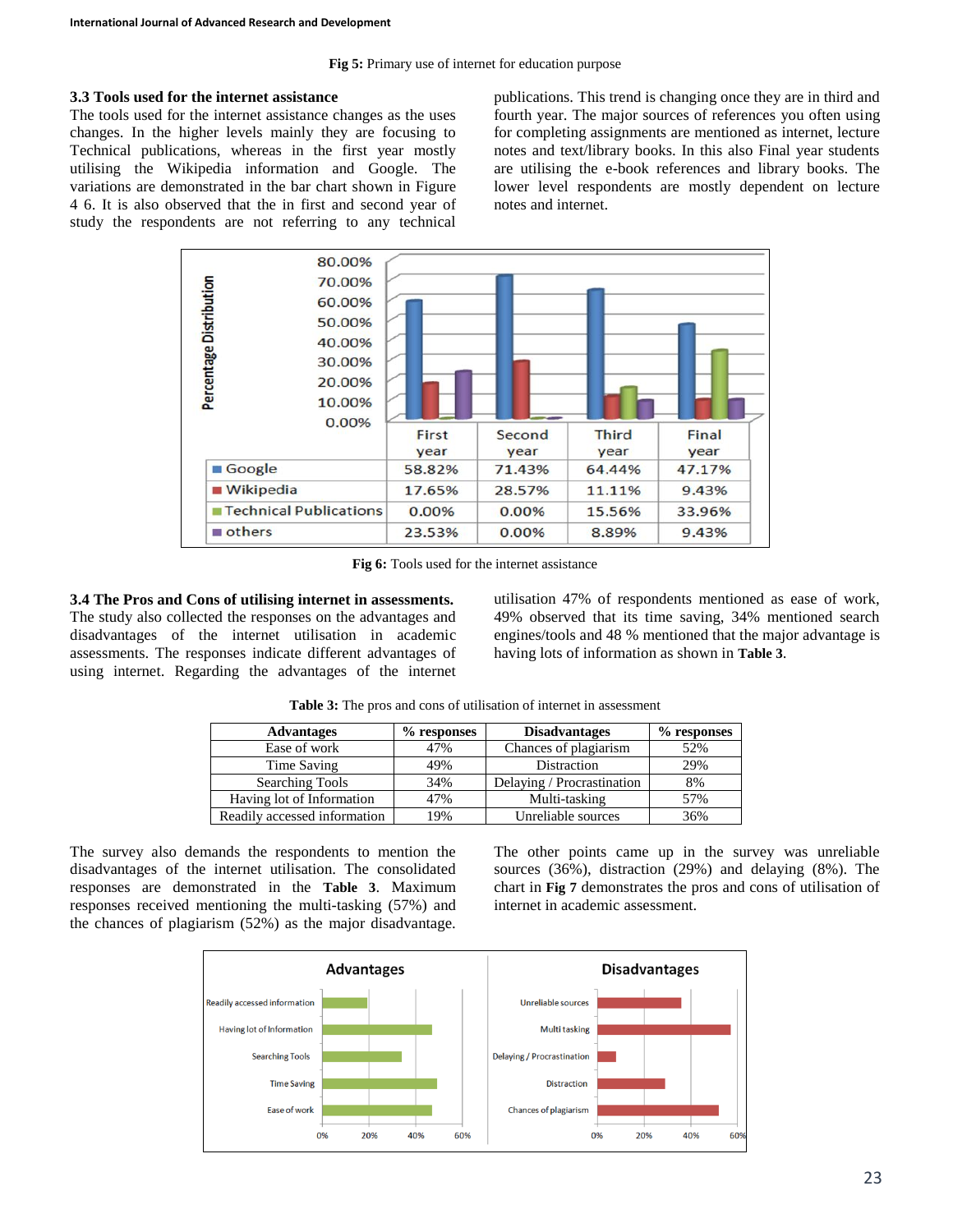**Fig 7:** The responses on pros and cons of utilisation of internet in academic assessment

### <span id="page-5-0"></span>**4. Statistical Analysis**

The statistical analysis made using the software Origin pro with the data gathered and the response percentages on each queries from the respondents. A paired sample t test is done to analyse the significance between the male students and female students. In the statistical analysis the t for the test is - <span id="page-5-1"></span>0.30096, and the p-value is 0.76671. At 0.05 level, p-value > alpha, it is concluded that there is no significant difference in the male and female student responses. The trend of utilisation of internet in academic assessments and the tools are similar in male and female students. The final result of the paired t test is shown i[n](#page-5-1)  **[Table 4](#page-5-1)**.

|             | <b>Descriptive Statistics</b> |                        |         |            |  |
|-------------|-------------------------------|------------------------|---------|------------|--|
|             | N                             | Mean                   | SD      | <b>SEM</b> |  |
| Female      | 660                           | 0.2413                 | 0.18684 | 4.18%      |  |
| Male        | 660                           | 0.245                  | 0.21102 | 0.04718    |  |
| Difference  | $-0.0037$                     |                        |         |            |  |
|             |                               | <b>Test Statistics</b> |         |            |  |
| t Statistic | DF                            | Prob> t                |         |            |  |
| $-0.30096$  | 19                            | 0.76671                |         |            |  |

**Table 4:** Paired sample t test results from origin pro 9

Balance One-Way Repeated Measures ANOVA performed and it is found that calculated P value is  $< 0.05$ . If P value is < 0.05 then we can conclude that calculated F value is greater than the critical table F value. In this study we can conclude

<span id="page-5-2"></span>that the year of study have a significant effect on the approach towards the utilisation of internet. It indicates that at 0.05 levels the population means are significantly different. ANOVA test results are demonstrated i[n](#page-5-2)  [Table](#page-5-2) **5**.

|  |  | Table 5: ANOVA test results from origin pro 9 |  |  |  |  |
|--|--|-----------------------------------------------|--|--|--|--|
|--|--|-----------------------------------------------|--|--|--|--|

|                                   |                           | <b>Tests of Within-Subjects Effects</b> |                |         |             |          |          |
|-----------------------------------|---------------------------|-----------------------------------------|----------------|---------|-------------|----------|----------|
|                                   |                           |                                         | Sum of Squares | DF      | Mean Square | F        | Prob>F   |
|                                   | First Year                |                                         | 3.51471        | 3       | 1.17157     | 44.56217 | 1.05E-11 |
|                                   | Second Year               |                                         | 3.51471        | 1.68008 | 2.09199     | 44.56217 | 2.03E-07 |
|                                   | Third Year<br>Fourth Year |                                         | 3.51471        | 1.94862 | 1.80369     | 44.56217 | 2.69E-08 |
|                                   |                           |                                         | 3.51471        |         | 3.51471     | 44.56217 | 3.49E-05 |
| Tests of Between-Subjects Effects |                           |                                         |                |         |             |          |          |
|                                   | Sum of Squares            | DF                                      | Mean Square    | F       | Prob>F      |          |          |
| Intercept                         | 10.55875                  |                                         | 10.55875       | 208.196 | 1.71E-08    |          |          |
| Error                             | 0.55787                   | 11                                      | 0.05072        |         |             |          |          |

## **4. Conclusions**

It is evident that the students are inclined towards the internet than to the customary means of references like books and archives. The present study was an endeavor to examine the utilisation of Internet use among engineering college students. The main objective of this study was to analyse the frequency of internet use for the education purpose and to analyse the difference in the approach among male and female students of different year of study. The study also indented to analyse the student opinion pertaining to the pros and cons of using the internet oriented student assessments. The conclusions derived out of this study can be stated as follows.

- The internet utilisation for educational purpose is increasing proportionate to the level of the students. This may be because of the final year projects and more open ended assignments in the final year and the third year. Whereas it is visible that some of the first year students are coming under the category of rare utilisation of internet for their study purpose.
- Altogether around 50% of the students are utilising the internet for their project work or in the preparations of the assignments especially in fourth year respondents. The final year students mainly they are focusing to

Technical publications, whereas in the first year mostly utilising the Wikipedia information and Google.

- Regarding the advantages of the internet utilisation 47% of respondents mentioned as ease of work, 49% observed that its time saving, 34% mentioned search engines/tools and 48 % mentioned that the major advantage is having lots of information.
- Maximum responses received mentioning the multitasking (57%) and the chances of plagiarism (52%) as the major disadvantage.
- The paired sample t test made in Origin pro reveals that, p-value > alpha, hence concluded that there is no significant difference in the male and female student responses.
- ANOVA results indicate that at 0.05 levels the year of study has a significant effect on the approach towards the utilisation of internet.

### **Acknowledgments**

The authors greatly acknowledge the persons who guided us to complete the study. Special thanks to Dr Srinivasa Ready, Mr. Aravind, Mr. Sudarsan and Mr. K Sathya Prabha for supporting us giving various ideas to complete the work.

### **References**